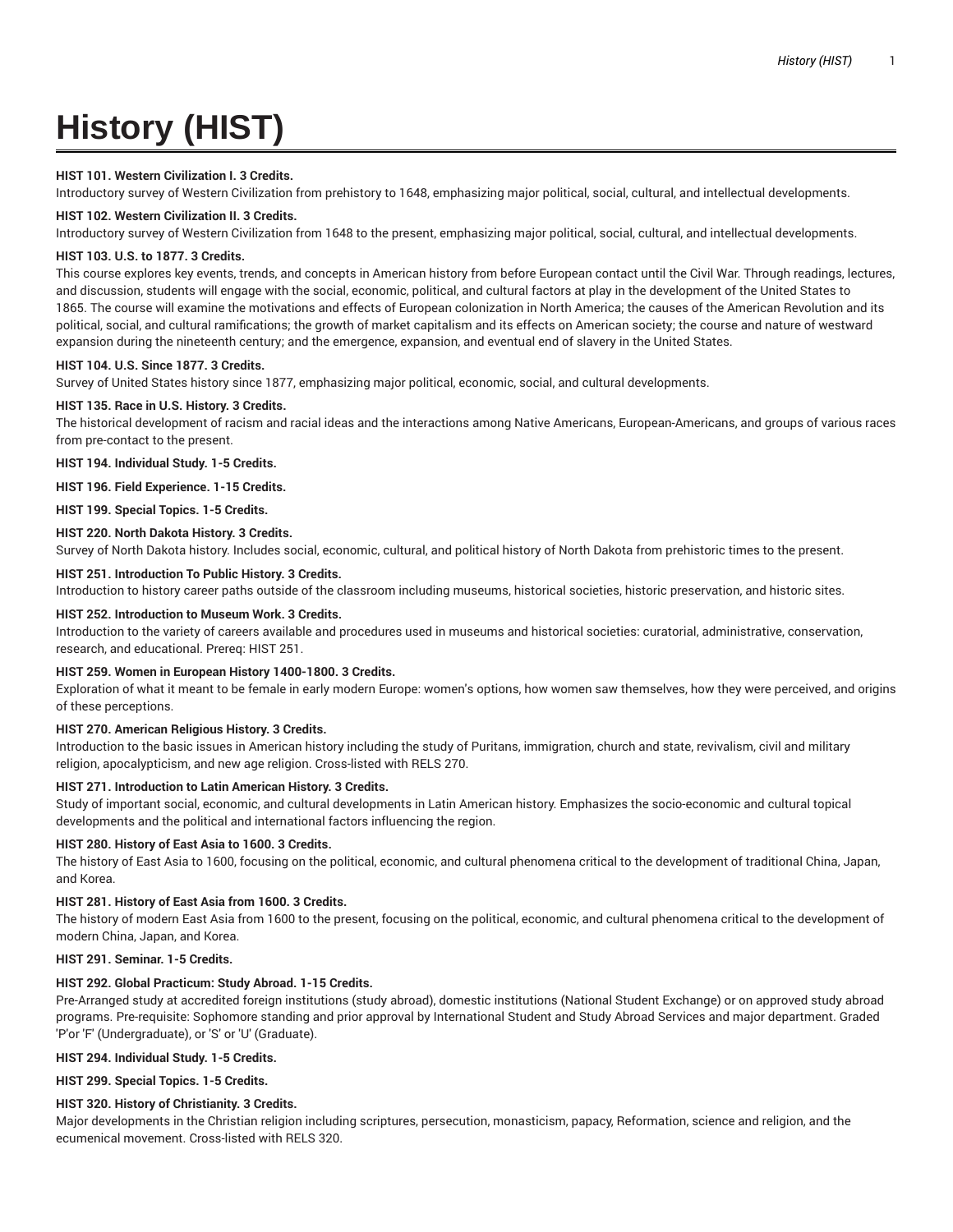## **HIST 328. War and Society in America. 3 Credits.**

This course examines the changes that military conflict has wrought on American society from the colonial era through the War on Terror. Among other topics, readings and discussions will consider the effects of war on gender roles, ideas of racial difference, social and economic organization, politics, and America's relationship to the rest of the world.

#### **HIST 352. Museum Collections Management. 3 Credits.**

This course focuses on the fundamental principles of museum collections management, registration, and preservation issues in museums through lectures, hands-on practice, and field trips. Prereq: HIST 251.

#### **HIST 354. The United States in the Long 1960s. 3 Credits.**

This course examines the major social, cultural, economic, and political changes within American society and the United States from 1956 to 1974.

#### **HIST 355. History of Global Islam. 3 Credits.**

Examination of the foundational history, texts, laws and rituals of Islam, in addition to the lived experience of Islam and related political dynamics in the Middle East, Europe, Asia, Africa and North America. Cross-listed with RELS 355.

#### **HIST 379. Global Seminar. 1-6 Credits.**

NDSU instructed experience or field study in a foreign country. Conducted in English for residence credit. Pre-requisite: Prior approval by International Student and Study Abroad Services and major department. May be repeated. Standard Grading.

#### **HIST 381. Australia & New Zealand. 3 Credits.**

Comprehensive, but not exhaustive, historical comparison of Australia and New Zealand with emphasis on formation of national identity(ies). Organized topically to facilitate comparisons.

#### **HIST 390. Historical Research and Writing. 3 Credits.**

Techniques and skills of historical research and writing. Includes researching in libraries and archives, constructing thesis statements, outlining papers, building logical arguments, writing clear and concise English, using primary sources, footnoting, and copyediting. Prereq: ENGL 120, junior standing.

## **HIST 391. Seminar. 1-5 Credits.**

#### **HIST 392. Global Practicum: Study Abroad. 1-3 Credits.**

Pre-Arranged study at accredited foreign institutions (study abroad), domestic institutions (National Student Exchange) or on approved study abroad programs. Pre-requisite: Sophomore standing and prior approval by International Student and Study Abroad Services and major department. Graded 'P'or 'F' (Undergraduate), or 'S' or 'U' (Graduate).

**HIST 394. Individual Study. 1-5 Credits.**

**HIST 396. Field Experience. 1-15 Credits.**

**HIST 399. Special Topics. 1-5 Credits.**

## **HIST 401. Archival Theory and Practice. 3 Credits.**

Archival theory and its practical application in supervised projects utilizing the resources of the Institute for Regional Studies and University Archives. {Also offered for graduate credit - see HIST 601.}.

#### **HIST 403. Archival Preservation. 3 Credits.**

This course examines the history, theory and practice of archival preservation, which includes the preservation of manuscripts, photographs, audiovisual and electronic records. Prereq: HIST 251. {Also offered for graduate credit - see HIST 603.}.

#### **HIST 404. Digital History. 3 Credits.**

This course will focus on creating digital history, and incorporate readings, discussion, digital fundamentals, creative thinking, and hands-on-learning in a collaborative environment and develop a project based on local history resources. Prereq: at least junior standing. {Also offered at the graduate level - HIST 604}.

#### **HIST 415. Public Memory and Memorialization in America. 3 Credits.**

This course examines the construction of public memory and the culture of memorialization in the United States from its earliest years to the present. Among other topics, we will consider how public memory is created, how it changes over time, and how historical and modern-day monuments and memorials came to be constructed.

## **HIST 420. Colonial American History. 3 Credits.**

American history from the Pre-Columbian period through 1763. {Also offered for graduate credit - see HIST 620.}.

## **HIST 421. Revolutionary America. 3 Credits.**

This course examines the causes, process, and effects of the American Revolution from roughly 1763 through 1829. Among other topics, lectures and readings will consider how British authority collapsed, the ideological and economic origins of republicanism, the effects of the Revolution on social, racial, and gender hierarchies, the contested creation of a new republic in its wake, and the economic and social development of the United States in its formative decades. {Also offered for graduate credit - see HIST 621.}.

#### **HIST 422. American Civil War and Reconstruction. 3 Credits.**

Political, social, and economic history of the United States 1829-1877; emphasizing socioeconomic change, the Sectional Crisis, the Civil War, and Reconstruction. {Also offered for graduate credit - see HIST 622.}.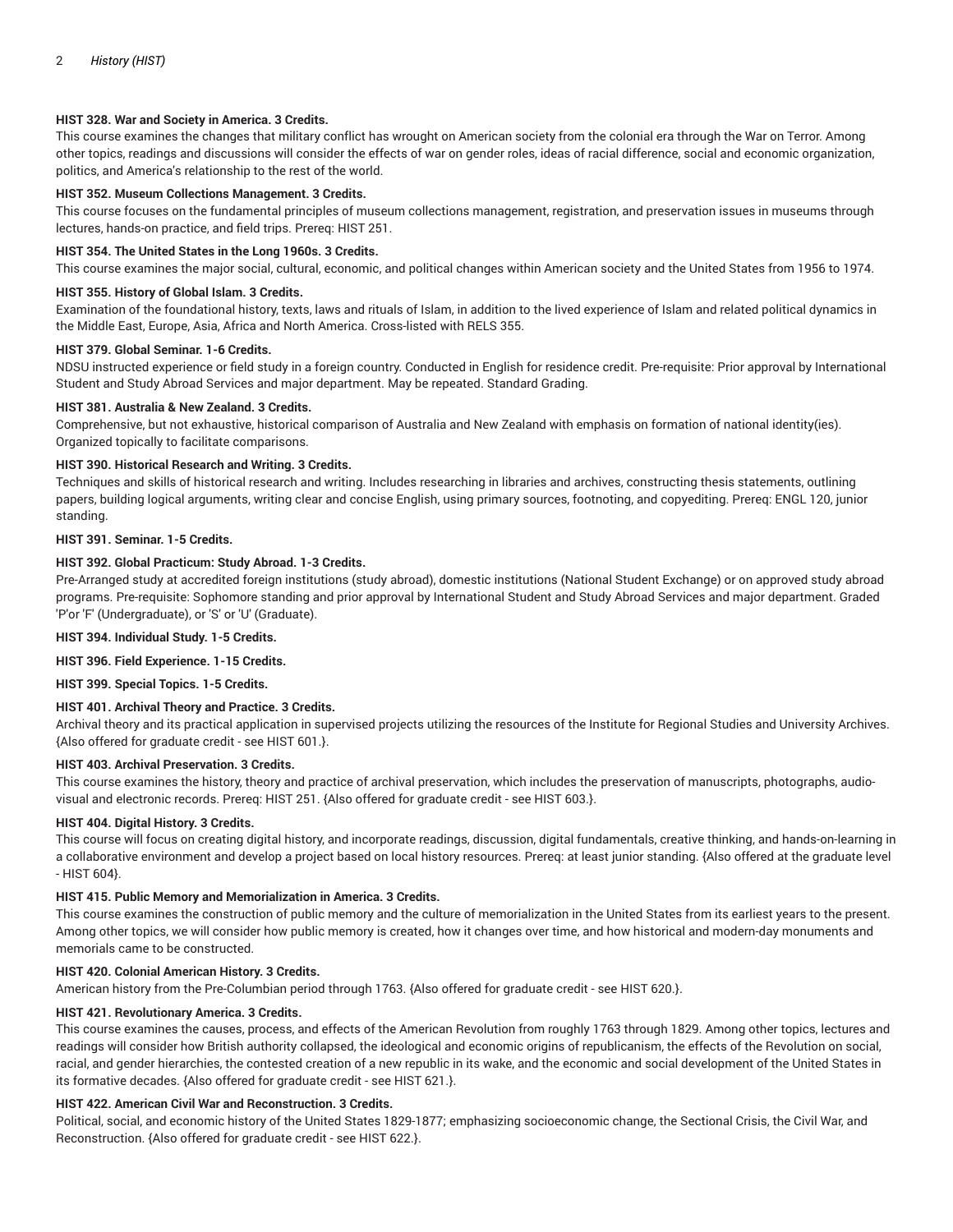## **HIST 423. The Gilded Age and Progressive America. 3 Credits.**

Political, social, and economic history of the United States 1877-1917; emphasizing industrialization, urbanization, and progressive reform. {Also offered for graduate credit - see HIST 623.}.

## **HIST 424. U.S. History 1917-1960. 3 Credits.**

This course covers the political, social, and economic history of the United States from 1917-1960, emphasizing World War I, 1920s, the Great Depression, New Deal, and the early Cold War era. {Also offered for graduate credit - see HIST 624.}.

## **HIST 425. U.S. History 1917-Present II. 3 Credits.**

Political, social, diplomatic, and economic history of the United States since 1960; emphasizing foreign policy, domestic developments, and socioeconomic change. {Also offered for graduate credit - see HIST 625.}.

## **HIST 426. Women in American History. 3 Credits.**

A survey of political, social, economic, and cultural development of American women from colonial times to the present with a focus on the lived experiences of diverse groups of women. Central themes are: the incongruity of ideal and reality, the fluidity of gender expectations and the "public" sphere, women's ability to navigate different power structures successfully, work and sexual division of labor, and the role family and personal life. Cross-listed with WGS 426. {Also available for graduate credit - See HIST 626.}.

## **HIST 430. Prairie Earth, Prairie Homes: A Field School. 3 Credits.**

Exploration, investigation, and restoration of earth buildings on the northern plains. Students study the cultures that created earth buildings; encounter the buildings as cultural artifacts; and engage in hands-on restoration work. Prereq: Junior standing. {Also offered for graduate credit - see HIST 630.}.

## **HIST 431. The North American Plains. 3 Credits.**

Historical treatment of the Great Plains of North America as an international region, comprising the Canadian prairies and the American plains. {Also offered for graduate credit - see HIST 631.}.

## **HIST 434. Environmental History. 3 Credits.**

Traces the changing relationship between human cultures and the natural world through time, mainly in North America. Examines the causes and consequences of major changes to landscapes and plant and animal species and ecosystems, analyzes the emergence of the conservation and environmental movements, identifies shifts in environmental thought, and traces the development of environmental laws and policies. {Also offered for graduate credit - see HIST 634.}.

## **HIST 435. World Environmental History. 3 Credits.**

The course examines the relationship between peoples and their environment over time in selected areas of the world. It focuses on the past two thousand years from the Roman Empire to the present. {Also offered for graduate credit - see HIST 635.}.

## **HIST 436. American Frontier to 1850. 3 Credits.**

Early American frontier from 1500's to mid-1800's, emphasizing Indian-White relations, colonial wars, social life in the backcountry, and exploration and settlement. {Also offered for graduate credit - see HIST 636.}.

## **HIST 440. The Ottoman Empire. 3 Credits.**

This course examines the growth of the Ottoman Empire after 1300 and then analyzes its responses to a variety of challenges after 1683. We examine Balkan states such as Greece and Serbia, Arab lands such as Iraq and Egypt, and Turkey itself. Topics examined include the role of Islam in Ottoman administration, the rights of religious minorities such as Christians and Jews, and the evolution of Arab nationalism. {Also offered for graduate credit see HIST 640.}.

## **HIST 450. Ancient History. 3 Credits.**

Cultural, political, economic, and social history of the ancient Near East, Greece, and Rome. {Also offered for graduate credit - see HIST 650.}.

## **HIST 451. Medieval History. 3 Credits.**

Cultural, political, economic, and social history of the Middle Ages. {Also offered for graduate credit - see HIST 651.}.

## **HIST 454. Renaissance And Reformation. 3 Credits.**

Political, social, and economic history of continental Europe from 1400 to 1650; with a focus on Renaissance and Reformation. {Also offered for graduate credit - see HIST 654.}.

## **HIST 456. Europe 1815-1914. 3 Credits.**

Political, social, and economic history of Europe from the defeat of Napoleon to outbreak of World War I. {Also offered for graduate credit - see HIST 656.}.

## **HIST 457. Europe Since 1914. 3 Credits.**

Political, social, and economic history of Europe including World War I, the Russian Revolution, Nazism, World War II, and the postwar era. {Also offered for graduate credit - see HIST 657.}.

# **HIST 464. Imperial Spain. 3 Credits.**

The history of Spain as a global imperial power, beginning with the marriage of Ferdinand and Isabella in 1469 and concluding with the Latin American wars for independence in the early nineteenth century. {Also offered for graduate credit - see HIST 664.}.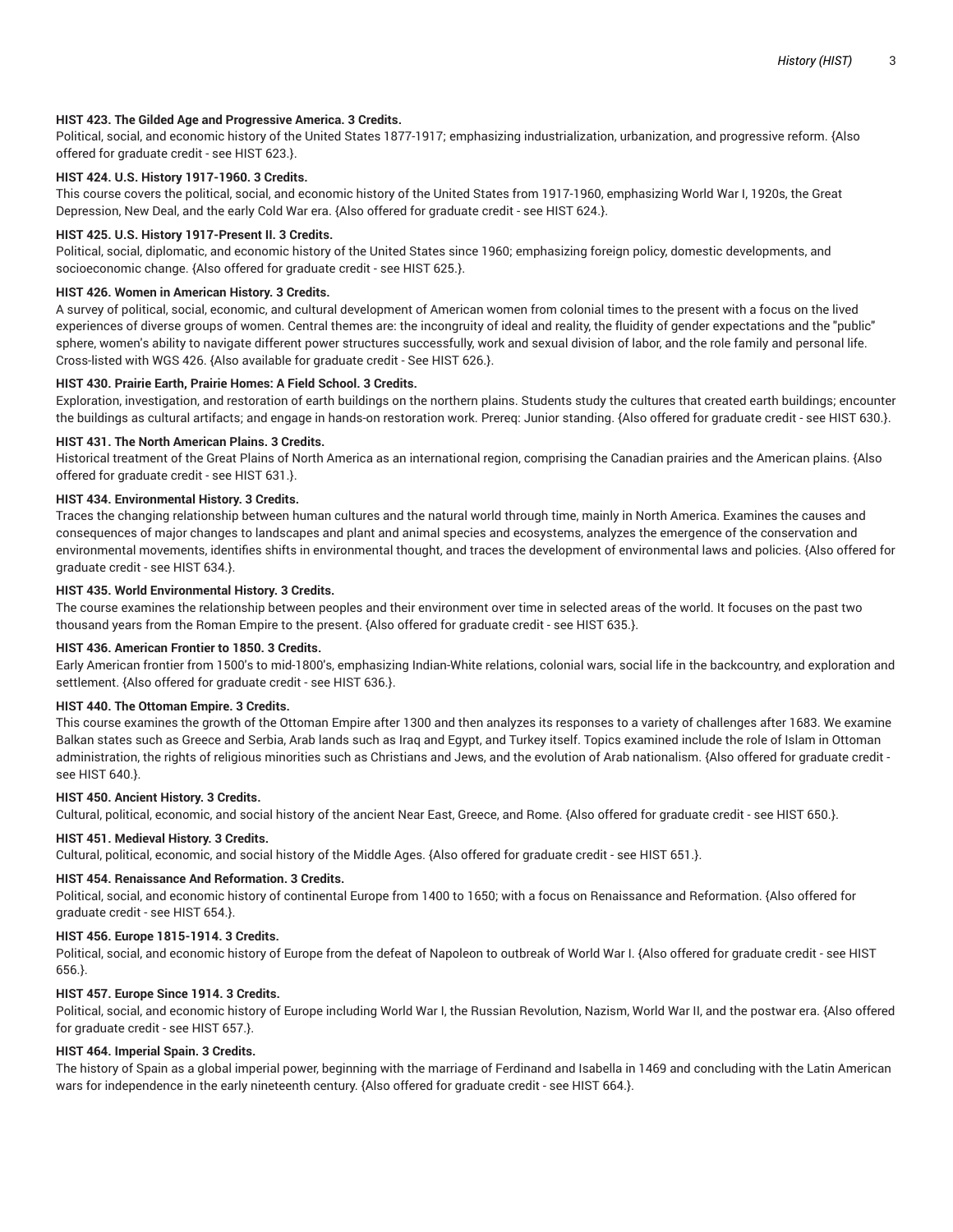# **HIST 465. Germany since 1750. 3 Credits.**

This course traces the evolution of the main German-speaking regions of Europe into modern, industrialized nation-states. From the time of Bach to the fall of the Berlin Wall and beyond, we analyze key trends and events in the politics, society, and culture of Prussia, Imperial Germany, the Weimar Republic, Austria, the Nazi dictatorship, East and West Germany, and the expanded Federal Republic after 1989. {Also offered for graduate credit - see HIST 665.}.

# **HIST 466. History Of Russia I. 3 Credits.**

Cultural, diplomatic, intellectual and political history of Russia; evolution of the Russian state, expansion of Imperial Russia, Great Reforms, populism, and socialism.

## **HIST 467. History Of Russia II. 3 Credits.**

Cultural, diplomatic, intellectual, and political history of Russia and the Soviet Union; agriculture, industry, Marxism in Russia, revolution of 1905 and 1917, and the Soviet Union from Lenin to present. {Also offered for graduate credit - see HIST 667.}.

## **HIST 473. Colonial Mexico. 3 Credits.**

Study of the important social, economic, political, and cultural developments in Mexican history from the pre-Columbian epoch through the wars for independence, ending in 1821. {Also offered for graduate credit - see HIST 673.}.

#### **HIST 474. Modern Mexico. 3 Credits.**

Study of the important social, economic, political, and cultural developments in Mexican history from independence in 1821 through the contemporary era. {Also offered for graduate credit - see HIST 674.}.

## **HIST 475. The Aztec, Maya, and Inca. 3 Credits.**

The history of native peoples in Latin America, including the Aztec, Maya, and Inca, from the pre-Columbian era to the present day. {Also offered for graduate credit - see HIST 675.}.

## **HIST 477. Slavery in the Atlantic World. 3 Credits.**

This course examines the social, economic, political, and cultural aspects of the history of slavery in the Atlantic world from the 1400s to 1888 with an emphasis on Brazil and the Caribbean. {Also offered for graduate credit - see HIST 677.}.

#### **HIST 479. Global Seminar. 1-6 Credits.**

NDSU instructed experience or field study in a foreign country. Conducted in English for residence credit. Pre-requisite: Prior approval by International Student and Study Abroad Services and major department. May be repeated. Standard Grading.

#### **HIST 480. History of Modern China from 1600. 3 Credits.**

The history of modern China from 1600 to the present focusing on the expansion of China's empire, confrontation with the West, and the dramatic political and social changes of the 20th century.

## **HIST 481. History of Japan. 3 Credits.**

This course surveys the history of Japan from its myths of creation to the present, focusing on the development of traditional Japanese culture, the rise of the samurai, Japan's response to the West, and the militarization and modernization of Japan during the 20th century.

## **HIST 482. Vietnam: 125 Years of Conflict. 3 Credits.**

The history of Vietnam from the 1850s to the present focusing on French colonial rule, American involvement in the region, revolutionary warfare, and Vietnam's emergence as an autonomous, independent state.

## **HIST 484. Cultures and Civilizations of the Pre-modern World. 3 Credits.**

This course examines the history of human societies in the pre-modern world until 1500, focusing particularly upon the cultural, social, economic and intellectual developments catalyzed by the rise and evolution of civilizations across the globe.

## **HIST 485. Cultural Exchange and the Making of the Modern World. 3 Credits.**

This course examines the globalization of the modern world since 1200, focusing particularly upon the cultural, social, economic and biological exchanges catalyzed by exploration, colonialism, and 19th and 20th century Diasporas.

## **HIST 489. Senior Seminar. 3 Credits.**

Capstone experience focused on understanding major concepts and applying knowledge of basic methods and problems. Students evaluate secondary literature, conduct primary research, and master standard forms of historical writing. Prereq: HIST 390.

#### **HIST 491. Seminar. 1-5 Credits.**

# **HIST 492. Global Practicum: Study Abroad. 1-15 Credits.**

Pre-Arranged study at accredited foreign institutions (study abroad), domestic institutions (National Student Exchange) or on approved study abroad programs. Pre-requisite: Sophomore standing and prior approval by International Student and Study Abroad Services and major department. Graded 'P'or 'F' (Undergraduate), or 'S' or 'U' (Graduate).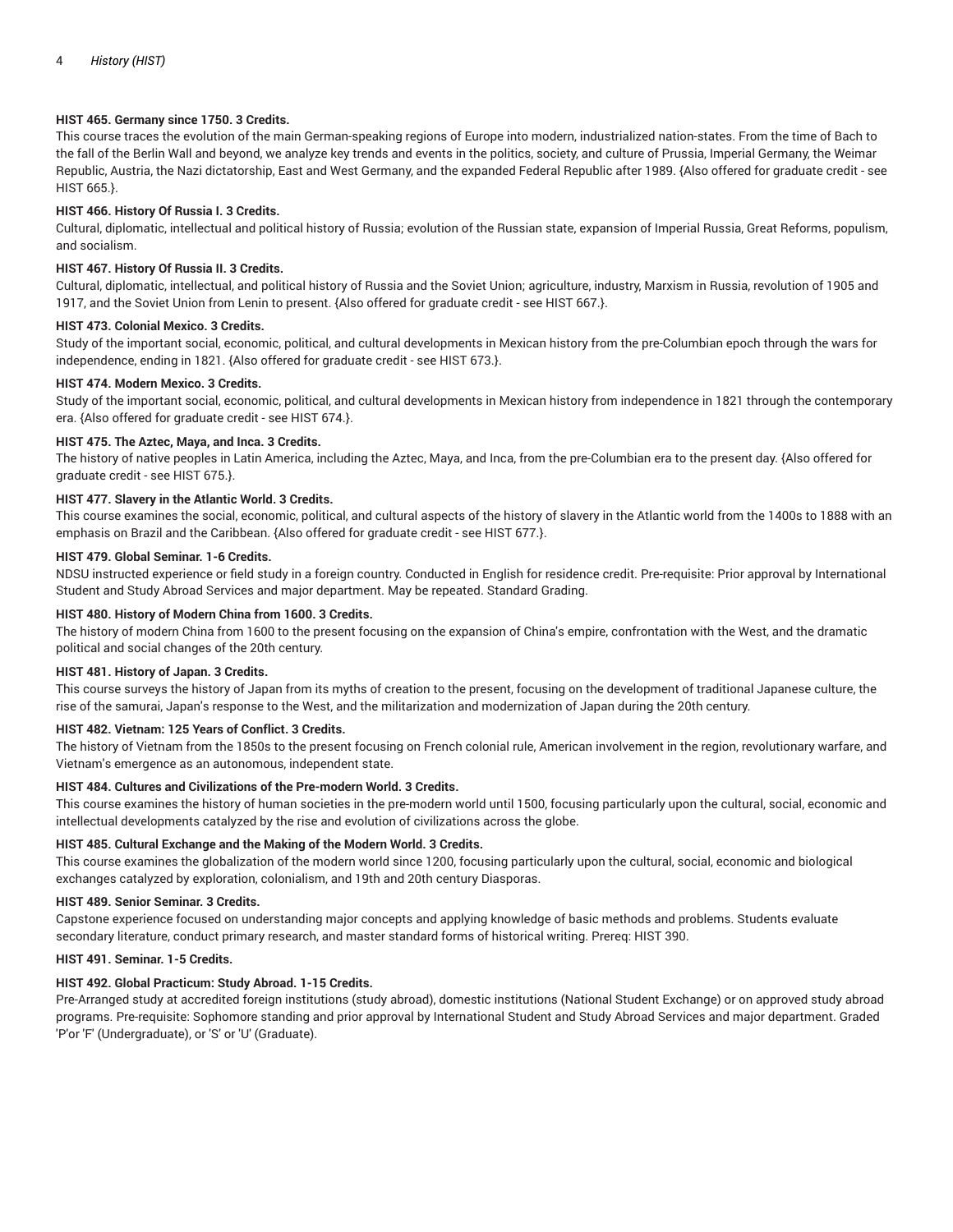#### **HIST 494. Individual Study. 1-5 Credits.**

#### **HIST 496. Field Experience. 1-15 Credits.**

**HIST 499. Special Topics. 1-5 Credits.**

#### **HIST 601. Archival Theory and Practice. 3 Credits.**

Archival theory and its practical application in supervised projects utilizing the resources of the Institute for Regional Studies and University Archives. {Also offered for undergraduate credit - see HIST 401.}.

# **HIST 603. Archival Preservation. 3 Credits.**

This course examines the history, theory and practice of archival preservation, which includes the preservation of manuscripts, photographs, audiovisual and electronic records. {Also offered for undergraduate credit - see HIST 403.}.

#### **HIST 604. Digital History. 3 Credits.**

This course will focus on creating digital history, and incorporate readings, discussion, digital fundamentals, creative thinking, and hands-on-learning in a collaborative environment and develop a project based on local history resources. {Also offered at the undergraduate level - HIST 404}.

#### **HIST 615. Public Memory and Memorialization in America. 3 Credits.**

This course examines the construction of public memory and the culture of memorialization in the United States from its earliest years to the present. Among other topics, we will consider how public memory is created, how it changes over time, and how historical and modern-day monuments and memorials came to be constructed.

#### **HIST 620. Colonial American History. 3 Credits.**

American history from the Pre-Columbian period through 1763. {Also offered for undergraduate credit - see HIST 420.}.

## **HIST 621. Revolutionary America. 3 Credits.**

This course examines the causes, process, and effects of the American Revolution from roughly 1763 through 1829. Among other topics, lectures and readings will consider how British authority collapsed, the ideological and economic origins of republicanism, the effects of the Revolution on social, racial, and gender hierarchies, the contested creation of a new republic in its wake, and the economic and social development of the United States in its formative decades. {Also offered for undergraduate credit - see HIST 421.}.

#### **HIST 622. American Civil War and Reconstruction. 3 Credits.**

Political, social, and economic history of the United States 1829-1877; emphasizing socioeconomic change, the Sectional Crisis, the Civil War, and Reconstruction. {Also offered for undergraduate credit - see HIST 422.}.

## **HIST 623. The Gilded Age and Progressive America. 3 Credits.**

Political, social, and economic history of the United States 1877-1917; emphasizing industrialization, urbanization, and progressive reform. {Also offered for undergraduate credit - see HIST 423.}.

#### **HIST 624. U.S. History 1917-1960. 3 Credits.**

Political, social, and economic history of the United States 1917-1960; emphasizing the New Deal, the world wars, and the Cold War era. {Also offered for undergraduate credit - see HIST 424.}.

# **HIST 625. U.S. History 1917-Present II. 3 Credits.**

Political, social, diplomatic, and economic history of the United States since 1960; emphasizing foreign policy, domestic developments, and socioeconomic change. {Also offered for undergraduate credit - see HIST 425.}.

## **HIST 626. Women in American History. 3 Credits.**

A survey of political, social, economic, and cultural development of American women from colonial times to the present with a focus on the lived experiences of diverse groups of women. Central themes are: the incongruity of ideal and reality, the fluidity of gender expectations and the "public" sphere, women's ability to navigate different power structures successfully, work and sexual division of labor, and the role family and personal life. Cross-listed with WGS 626. {Also offered for undergraduate credit - See HIST 426.}.

#### **HIST 630. Prairie Earth, Prairie Homes: A Field School. 3 Credits.**

Exploration, investigation, and restoration of earth buildings on the northern plains. Students study the cultures that created earth buildings; encounter the buildings as cultural artifacts; and engage in hands-on restoration work. {Also offered for undergraduate credit - see HIST 430.}.

#### **HIST 631. The North American Plains. 3 Credits.**

Historical treatment of the Great Plains of North America as an international region, comprising the Canadian prairies and the American plains. {Also offered for undergraduate credit - see HIST 431.}.

#### **HIST 634. Environmental History. 3 Credits.**

Traces the changing relationship between human cultures and the natural world through time, mainly in North America. Examines the causes and consequences of major changes to landscapes and plant and animal species and ecosystems, analyzes the emergence of the conservation and environmental movements, identifies shifts in environmental thought, and traces the development of environmental laws and policies. {Also offered for undergraduate credit - see HIST 434.}.

#### **HIST 635. World Environmental History. 3 Credits.**

The course examines the relationship between peoples and their environment over time in selected areas of the world. It focuses on the past two thousand years from the Roman Empire to the present. {Also offered for undergraduate credit - see HIST 435.}.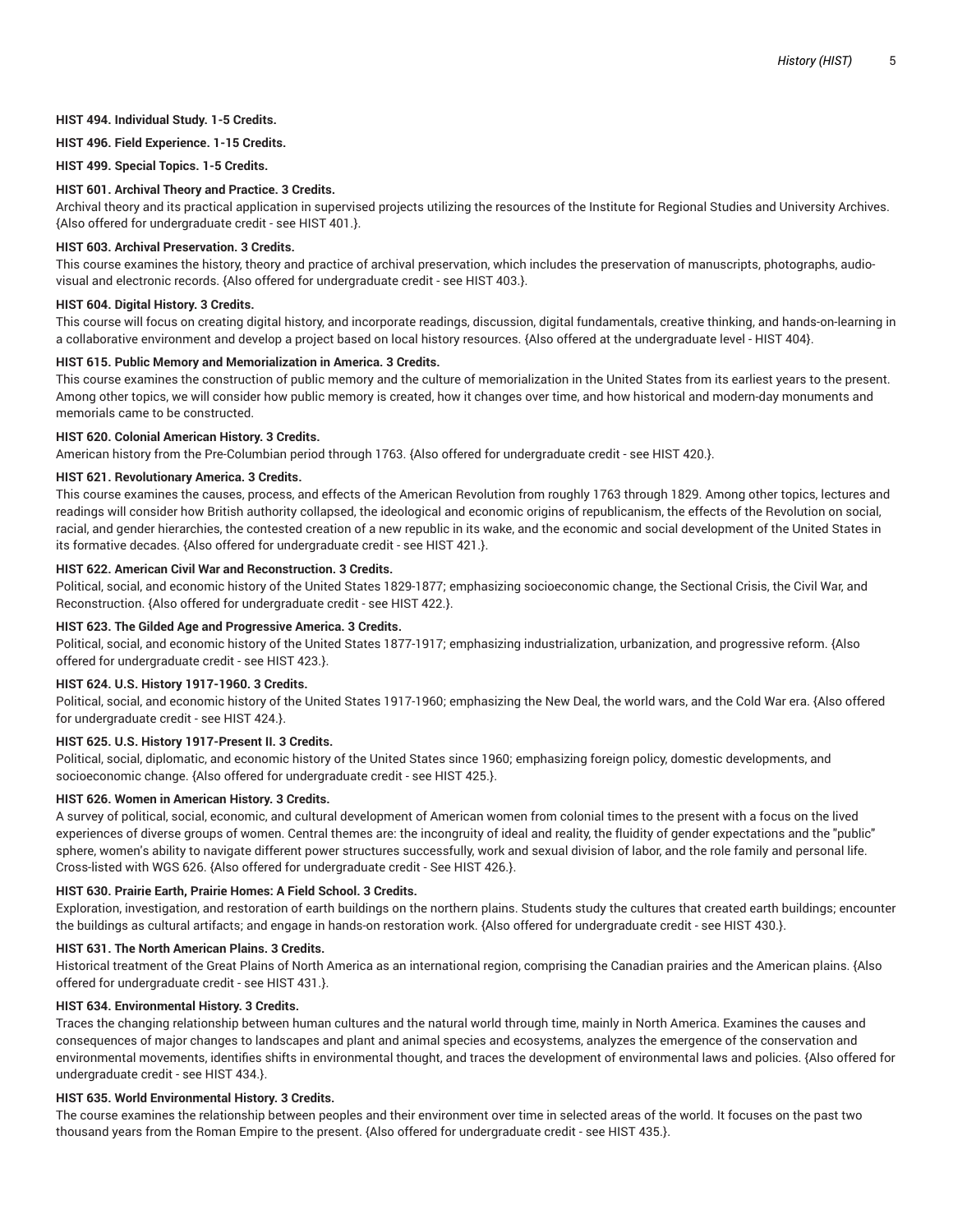## **HIST 636. American Frontier to 1850. 3 Credits.**

Early American frontier from 1500's to mid-1800's, emphasizing Indian-White relations, colonial wars, social life in the backcountry, and exploration and settlement. {Also offered for undergraduate credit - see HIST 436.}.

# **HIST 640. The Ottoman Empire. 3 Credits.**

This course examines the growth of the Ottoman Empire after 1300 and then analyzes its responses to a variety of challenges after 1683. We examine Balkan states such as Greece and Serbia, Arab lands such as Iraq and Egypt, and Turkey itself. Topics examined include the role of Islam in Ottoman administration, the rights of religious minorities such as Christians and Jews, and the evolution of Arab nationalism. {Also offered for undergraduate credit - see HIST 440.}.

#### **HIST 650. Ancient History. 3 Credits.**

Cultural, political, economic, and social history of the ancient Near East, Greece, and Rome. {Also offered for undergraduate credit - see HIST 450.}.

#### **HIST 651. Medieval History. 3 Credits.**

Cultural, political, economic, and social history of the Middle Ages. {Also offered for undergraduate credit - see HIST 451.}.

# **HIST 654. Renaissance and Reformation. 3 Credits.**

Political, social, and economic history of continental Europe from 1400 to 1650; with a focus on Renaissance and Reformation. {Also offered for undergraduate credit - see HIST 454.}.

#### **HIST 656. Europe 1815-1914. 3 Credits.**

Political, social, and economic history of Europe from the defeat of Napoleon to outbreak of World War I. {Also offered for undergraduate credit - see HIST 456.}.

#### **HIST 657. Europe Since 1914. 3 Credits.**

Political, social, and economic history of Europe including World War I, the Russian Revolution, Nazism, World War II, and the postwar era. {Also offered for undergraduate credit - see HIST 457.}.

#### **HIST 664. Imperial Spain. 3 Credits.**

The history of Spain as a global imperial power, beginning with the marriage of Ferdinand and Isabella in 1469 and concluding with the Latin American wars for independence in the early nineteenth century. {Also offered for undergraduate credit - see HIST 464.}.

# **HIST 665. Germany since 1750. 3 Credits.**

This course traces the evolution of the main German-speaking regions of Europe into modern, industrialized nation-states. From the time of Bach to the fall of the Berlin Wall and beyond, we analyze key trends and events in the politics, society, and culture of Prussia, Imperial Germany, the Weimar Republic, Austria, the Nazi dictatorship, East and West Germany, and the expanded Federal Republic after 1989. {Also offered for undergraduate credit - see HIST 465.}.

## **HIST 666. History Of Russia I. 3 Credits.**

Cultural, diplomatic, intellectual and political history of Russia; evolution of the Russian state, expansion of Imperial Russia, Great Reforms, populism, and socialism.

## **HIST 667. History of Russia II. 3 Credits.**

Cultural, diplomatic, intellectual, and political history of Russia and the Soviet Union; agriculture, industry, Marxism in Russia, revolution of 1905 and 1917, and the Soviet Union from Lenin to present. {Also offered for undergraduate credit - see HIST 467.}.

#### **HIST 673. Colonial Mexico. 3 Credits.**

Study of the important social, economic, political, and cultural developments in Mexican history from the pre-Columbian epoch through the wars for independence, ending in 1821. {Also offered for undergraduate credit - see HIST 473.}.

#### **HIST 674. Modern Mexico. 3 Credits.**

Study of the important social, economic, political, and cultural developments in Mexican history from independence in 1821 through the contemporary era. {Also offered for undergraduate credit - see HIST 474.}.

#### **HIST 675. The Aztec, Maya, and Inca. 3 Credits.**

The history of native peoples in Latin America, including the Aztec, Maya, and Inca, from the pre-Columbian era to the present day. {Also offered for undergraduate credit - see HIST 475.}.

## **HIST 677. Slavery in the Atlantic World. 3 Credits.**

This course examines the social, economic, political, and cultural aspects of the history of slavery in the Atlantic world from the 1400s to 1888 with an emphasis on Brazil and the Caribbean. {Also offered for undergraduate credit - see HIST 477.}.

#### **HIST 679. Global Seminar. 1-6 Credits.**

NDSU instructed experience or field study in a foreign country. Conducted in English for residence credit. Pre-requisite: Prior approval by International Student and Study Abroad Services and major department. May be repeated. Standard Grading.